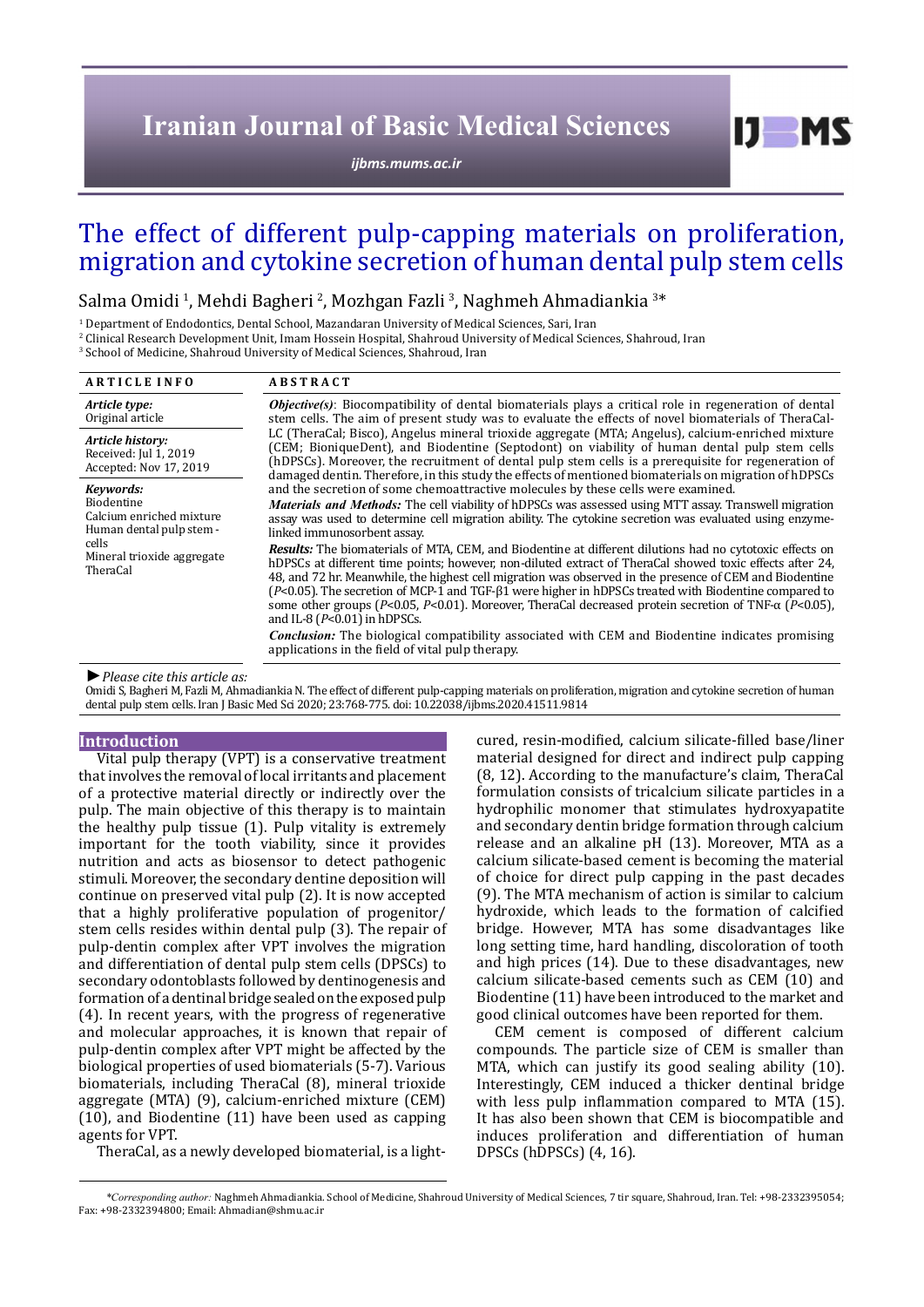Biodentine is another biomaterial that belongs to the larger group of bioactive materials called bioceramics, which are essentially tricalcium silicate cement. It has a simple application, and its setting time is relatively short compared to the classic portland cement-based materials (17). Recent data imply that Biodentine is a bioactive and biocompatible material capable of enhancing hDPSCs proliferation, migration and adhesion (18).

The biologic effects of some of these materials were examined individually (4, 13, 14, 19); however, limited studies were performed to evaluate their comparative biological effects on hDPSCs. In this study, we aimed to evaluate and compare the cytotoxic effect of TheraCal, Angelus-MTA, CEM, and Biodentine on hDPSCs. Furthermore, the influence of different material extracts on migration of hDPSCs was examined.

Moreover, in this study, the release of chemoattractant molecules of monocyte chemoattractant protein-1 (MCP-1), transforming growth factor-β1 (TGF-β1), tumor necrosis factor-α (TNF-α), and interleukin-8 (IL-8) that are likely to play a role in repair of pulp injury after VPT were examined. It was revealed that increased release of MCP-1 by side population (SP) of cells from dental pulp was associated with increased cell migration and angiogenesis leading to higher regenerative potential of dental pulp SP cells (20). Moreover, it was revealed that pulp capping material equipped with TGF-β1 is able to trigger resident stem cells in the pulp to differentiate into odontoblast-like cells and to induce the formation of tertiary dentin (21). Several studies emphasize the role of TNF- $\alpha$  protein in promoting chemotaxis in inflammatory cells and fibroblasts (22, 23). Moreover, the basic biological effect of IL-8 in attracting and activating neutrophils during inflammation was examined (24).

The different secretion of chemoattractant cytokines by hDPSCs under influence of various biomaterials can affect their application *in vivo*.

### **Materials and Methods**

## *Preparation of pulp capping material extracts*

The materials tested in this study were TheraCal LC (Bisco, Lançon De Provence, France), Angelus-MTA (Angelus, Londrina, Brazil), CEM (Bionique Dent, Tehran, Iran), and Biodentine (Septodont, Saint-Maurdes-Fossés). Their complete compositions are described in Table 1.

The materials were mixed according to the manufacturers' instructions. Discs of each pulp capping material were shaped under aseptic conditions in 6-well plates (JETBIOFIL, Guangzhou, China) 35 mm in diameter and 2 mm high, sterilized using ultraviolet irradiation for 15 min, and stored in an incubator (Binder GmbH, Tuttlingen, Germany) at 37 ° C for 48 hr to achieve complete setting. To prepare material extracts (conditioned medium), the proposed materials were stored in the DMEM (Life Technologies, Carlsbad, CA, USA) for 24 hr at 37 ° C in a 95% humidified atmosphere and 5% CO<sub>2</sub> (5). In accordance with the guidelines of the International Organization for Standardization 10993- 5, the ratio of material surface area to medium volume was set at approximately  $1.5 \text{ cm}^2/\text{ml}$ . The extraction medium was filtered with sterile filters of 0.22 µm pore size (Sartorius A.G. Goettingen, Germany).

## *Isolation and culture of hDPSCs*

Freshly extracted teeth were collected from human adult (18 to 25-year-old) patients and placed immediately in sterile Hank's solution with Pen/ Strep. The tooth was obtained with the consent of the patient. Ethics of the study were approved by the ethics committee of Shahroud University of Medical Sciences, Shahroud, Iran. The isolated dental pulps were cut into small pieces and digested in a solution of 3 mg/ml type I collagenase (Sigma) for 3 hr at 37 ° C in order to separate cells. Subsequently, the solution was filtered through a 70 mm cell strainer (Becton/Dickinson, Franklin Lakes, NJ, USA). The single cell suspensions were seeded in 35 mm culture dishes and maintained in medium containing DMEM supplemented with 15% fetal bovine serum (Life Technologies) and 1% penicillinstreptomycin (10000 units/ml) (Life Technologies) as antibiotics. Cells were incubated at 37 ° C in a 95% humidified atmosphere and 5%  $CO<sub>2</sub>$ . The medium was changed every 3 days. Characterization of the DPSCs was performed by flowcytometric analysis and multiple lineage differentiation potential. Primary dental pulp stem cells at passage 3-5 were used in the following experiments.

## *MTT assay*

Cytotoxicity of different pulp-capping extracts was evaluated using the 3-(4,5-dimethyl-thiazol)-2,5 diphenyl-tetrazolium bromide (MTT) assay, after 24, 48, and 72 hr of culture. Several dilutions of material

**Table 1.** Compositions of the materials tested in this study

| Material          | Manufacturer       | Composition                                                                                                                                                               | Ref. |
|-------------------|--------------------|---------------------------------------------------------------------------------------------------------------------------------------------------------------------------|------|
| TheraCal          | Bisco, Lancon De   | Portland type III cement, poly(ethylene glycol) dimethacrylate, bis-GMA, and barium zirconate                                                                             | 25   |
|                   | Provence, France   |                                                                                                                                                                           |      |
| MTA               | Angelus, Londrina, | Powder: tri-calcium silicate, di-calcium silicate, tri-calcium aluminate, ferroaluminate, tri-calcium, calcium oxide, bismuth oxide                                       | 26   |
|                   | Brazil             | Liquid: distilled water                                                                                                                                                   |      |
| <b>CEM</b>        | BioniqueDent,      | Powder: calcium oxide (CaO), sulfur trioxide (SO <sub>3</sub> ), phosphorous pentoxide (P <sub>2</sub> O <sub>5</sub> ), and silicon dioxide (SiO <sub>2</sub> )          | 27   |
|                   | Tehran, Iran       | Liquid: distilled water                                                                                                                                                   |      |
| <b>Biodentine</b> | Saint-Maur-des-    | Powder: tricalcium silicate $(Ca_3SiO_5)$ , dicalcium silicate $(Ca_2SiO_4)$ , calcium carbonate $(CaCO_3)$ , iron Oxide (Fe <sub>2</sub> O <sub>3</sub> ), and zirconium | 28   |
|                   | Fossés             | oxide $(ZrO2)$                                                                                                                                                            |      |
|                   |                    | Liquid: water $(H_2O)$ with calcium chloride $(CaCl_2)$ and soluble polymer (polycarboxylate)                                                                             |      |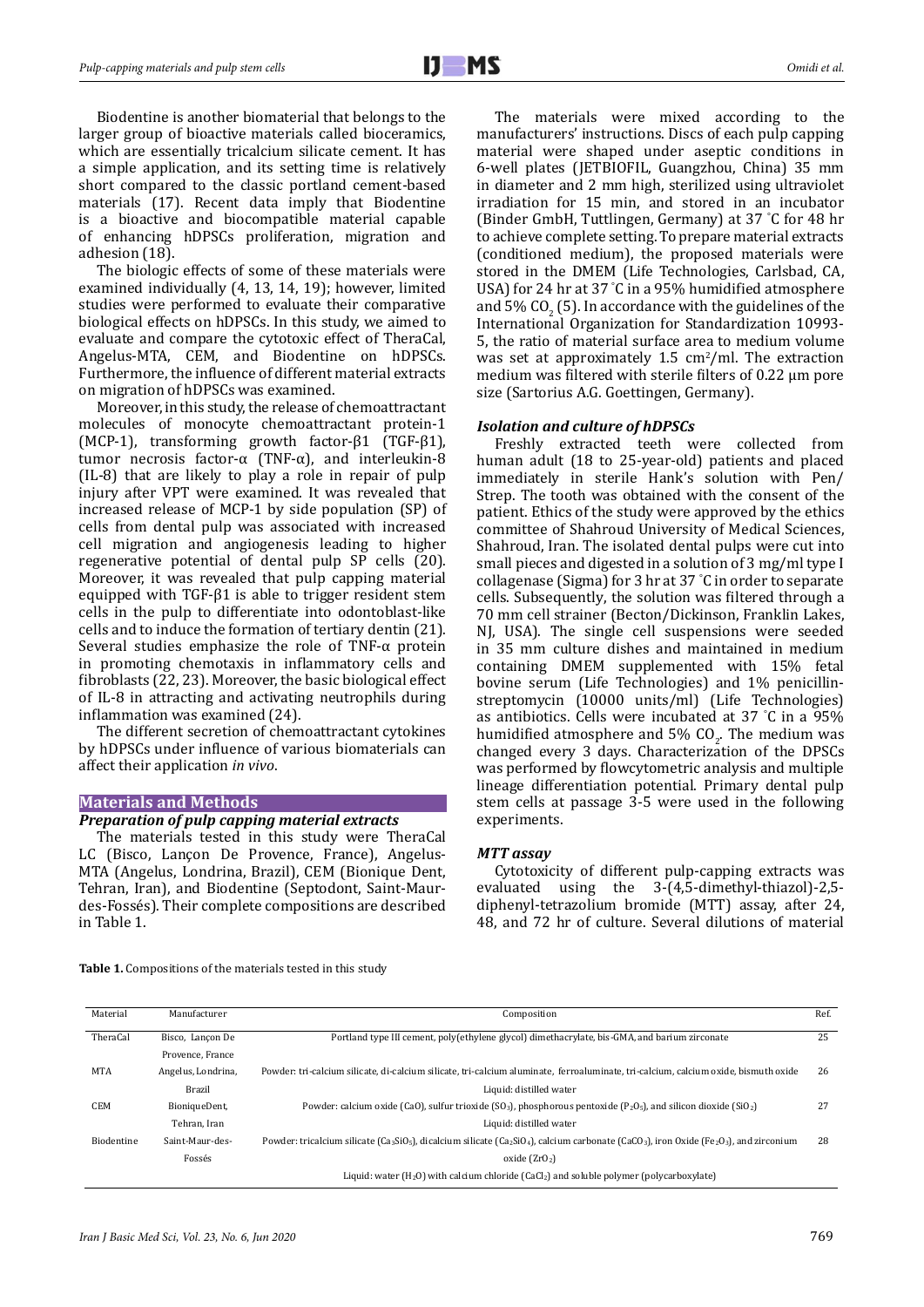

**Figure 1.** Immunophenotypic characteristics of hDPSCs. Flow cytometric analyses revealed that hDPSCs were positive for cell surface antigens CD29, CD105, CD90, and negative for CD34 and CD45. FITC: fluorescein isothiocyanate, hDPSCs: Human dental pulp stem cells

extracts (undiluted, 1:2, 1:4, 1:8, 1:16, 1:32) were prepared. Cells were seeded at density equal to  $4x10<sup>3</sup>$ cells/ $\rm cm^2$  in a 96-well plate in 200 µl of different dilutions of material extracts. HDPSCs cultured in DMEM were used as control. At the indicated times, complete culture medium was replaced by serum-free culture medium. MTT (Sigma-Aldrich, St Louis, MO, USA) was added at a final concentration equal to 1 mg/ml and cells were incubated for 4 hr. Then, the culture medium containing MTT was removed and 100 ul dimethyl sulfoxide (DMSO) (Sigma-Aldrich) was added to release formazan. The absorbance at 570 nm was measured using an automatic microplate reader (Stat Fax 2100, Palm City, FL). Each condition was analyzed in quintuplicate. The percentage of the viable cells was calculated using the following equation: (mean OD of treated cells/mean OD of control cells)×100.

# *Migration assay*

Cell migration was assessed using a two-chamber Transwell system with 8 µm pore size and 6.5 mm diameter (SPL. Life Sciences, Pocheon, Korea) as described before (29). Briefly, hDPSCs  $(1 \times 10^4 \text{ cells})$ suspended in 100 μl of serum free medium were plated on the top chamber of the Transwell, and 500 μl of the material extract prepared with serum-free medium was added to the lower chamber. After incubation at 37 ° C in 5% CO<sub>2</sub> for 24 hr, filters were removed with sterile tweezers and cells that did not migrate through the filter were gently wiped with a cotton swab. Migrating cells beneath the filter were fixed with methanol 100% (Sigma-Aldrich) for 10 min and stained with 0.1 mg/ml DAPI (Sigma-Aldrich). The filters were observed using a fluorescent microscope (IX71 Olympus, Tokyo, Japan). The numbers of the migrating cells in each well were counted in 6 random microscopic fields per filter at 200× magnification.

# *Enzyme-linked immunosorbent assay (ELISA) for MCP-1, TGF-β1, TNF-α, and IL-8*

HDPSCs were seeded in 96-well plates in the

conditioned medium for 72 hr. The medium was collected and the levels of secreted MCP-1 (BE51101, IBL, Hamburg, Germany), TGF-β1 (RE51201, IBL), and IL-8 (BE53081, IBL) were determined using immunoassay kits according to the manufacturer's protocol. The optical density of each well was determined using a microplate reader (Stat Fax 2100, Palm City, FL) at 540 nm.

# *Statistical analysis*

The data were analyzed using one-way ANOVA followed by the Dunnett's *post hoc* test. Values were compared using multiple comparisons, and *P*-values < 0.05 were considered statistically significant. The values are presented as the mean±standard deviation (SD). GraphPad Prism 6.01 (GraphPad Software, Inc., La Jolla, CA, USA) was used for the statistical analyses.

# **Results**

# *Cell culture*

After isolation and culture of hDPSCs, to confirm the mesenchymal stem cell phenotype of the cells, hDPSCs were characterized by flowcytometry. These cells were CD90+, CD105+, CD 29+, CD34-, and CD45- (Figure 1). Differentiation along adipogenic and osteogenic lineage were performed too (Figure 2). The osteogenic differentiation was confirmed by deposition of alizarin red staining in a mineralized matrix (Figure 2A). Adipogenic differentiation was demonstrated by accumulation of lipid vacuoles in cytoplasm of the cells indicated by Oil Red O staining (Figure 2B).

# *Influence of different material extracts on viability of hDPSCs*

We examined the effects of several dilutions (nondiluted, 1:2, 1:4, 1:8, 1:16, and 1:32) of each biomaterial extract on viability of hDPSCs. The results showed that the biomaterials of MTA, CEM, and Biodentine at different dilutions had no cytotoxic effects on hDPSCs at different time points (data not shown); however, nondiluted extract of TheraCal showed toxic effects after 24, 48, and 72 hr (*P*<0.01) (Figure 3).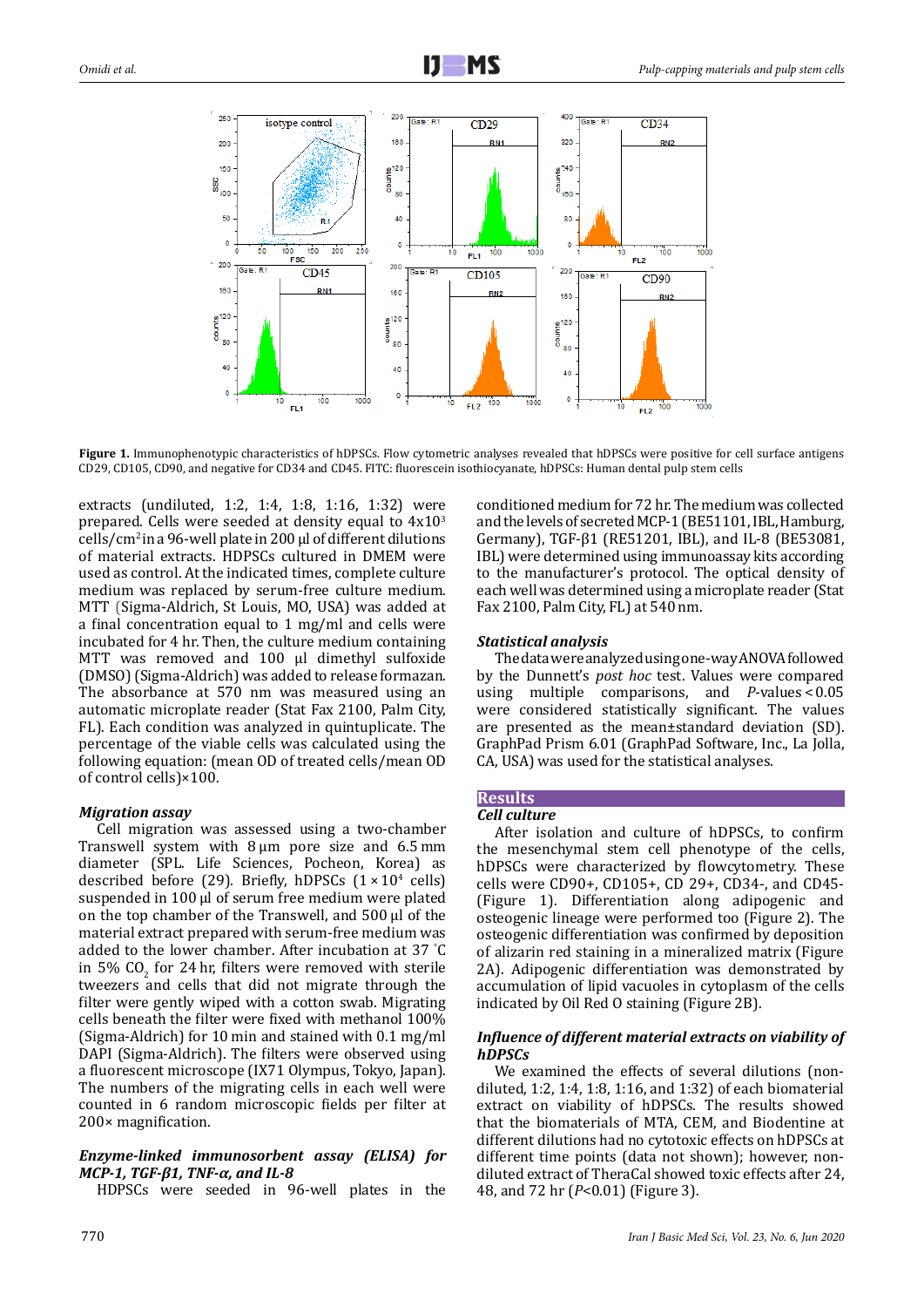



**Figure 2.** Differentiation capacity of hDPSCs, 20 days after induction with osteogenic and adipogenic medium. (A) Differentiated hDPSCs were stained with alizarin red. (B) hDPSCs induced with adipogenic medium were stained with Oil Red O. These micrographs are representative examples of the experiments. hDPSCs: Human dental pulp stem cells



**Figure 3.** The cytotoxic effects of various dilutions of TheraCal on hDPSCs. Non-diluted extract of TheraCal showed toxic effects on hDPSCs after 24, 48, and 72 hr. \*\* donates *P*<0.01. hDPSCs: Human dental pulp stem cells

Therefore, the following experiments were performed with 1:2 diluted extract of TheraCal to make sure that cytotoxic effect does not interfere with other outcomes. Moreover, the effects of MTA, CEM, and Biodentine (nondiluted extract) and TheraCal (1:2 diluted) on viability of hDPSCs were compared to each other. There was no significant difference in viability of hDPSCs after treatment with these material extracts after 24, 48, and 72 hr (Figure 4).

# *Influence of different material extracts on migration of hDPSCs*

The effects of different material extracts on migration of hDPSCs were evaluated. Interestingly, CEM and Biodentine significantly increased the migration of hDPSCs (*P*<0.05) (Figure 5).

# *Influence of different material extracts on secretion of cytokines by hDPSCs*

The concentrations of cytokines of MCP-1, TGF-β1, TNF- $\alpha$ , and IL-8 in the supernatant of hDPSCs after 72 hr incubation with the studied material extracts are represented in Figure 6. These results showed that the secretion of MCP-1 is significantly higher in hDPSCs treated with Biodentine compared to other groups (*P*<0.05, *P*<0.01) (Figure 6A). Moreover, our results revealed that the concentration of TGF-β1 in the supernatant of hDPSCs increased after 72 hr in Biodentine group compared to other groups, and this increase is significant between Biodentine with MTA and CEM groups (*P*<0.05) (Figure 6B).



**Figure 4.** Cell viability as determined using MTT assay. The effects of MTA, CEM, and Biodentine (non-diluted extract) and also TheraCal (1:2 diluted) on cell survival after 24, 48, and 72 hr. MTA: Mineral trioxide aggregate, CEM: Calcium-enriched mixture



**Figure 5.** The migration ability of hDPSCs exposed to TheraCal (1:2 diluted), MTA, CEM, and Biodentine extracts as evaluated by transwell migration assay. A) Representative images of migrated cells stained with DAPI. B) The results presented are an average number of migrated hDPSCs on the underside of the filter. \* donates *P*<0.05 as compared to the control. MTA: Mineral trioxide aggregate, CEM: Calcium-enriched mixture, hDPSCs: Human dental pulp stem cells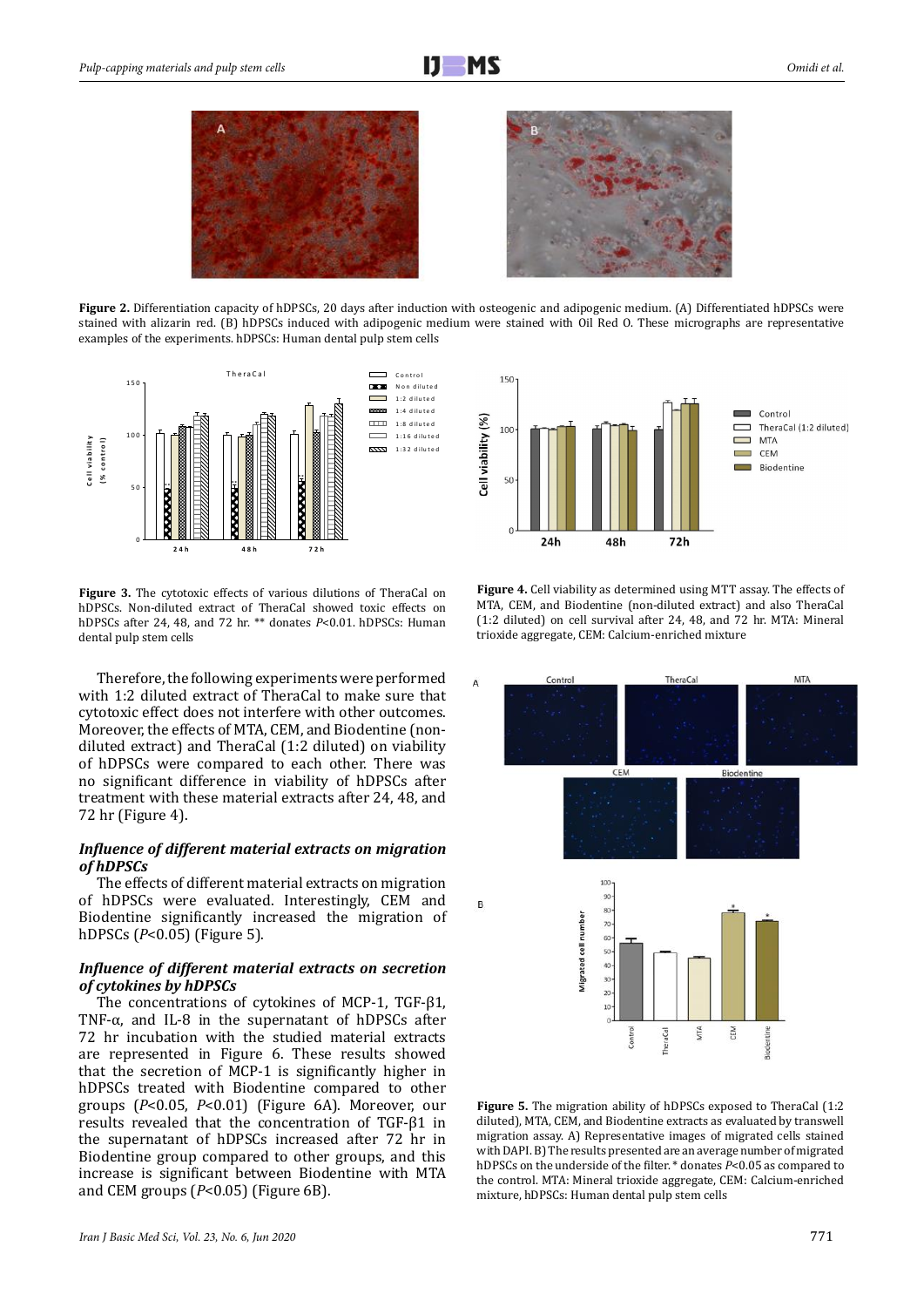

**Figure 6.** Cytokine release as assessed by ELISA. (A) MCP-1, (B) TGF-β1, (C) TNF-α, and (D) IL-8 concentrations were measured in the supernatant of hDPSCs cultured with TheraCal (1:2 diluted), MTA, CEM, and Biodentine extracts for 72 hr. \* and \*\* donate *P*<0.05 and *P*<0.01, respectively as compared to the control. MCP-1: Monocyte chemoattractant protein-1, TGF-β1: Transforming growth factor-β1, TNF-α: Tumor necrosis factor-α, IL-8: Interleukin-8, MTA: Mineral trioxide aggregate, CEM: Calcium-enriched mixture, hDPSCs: Human dental pulp stem cells

Additionally, the secretion of TNF- $\alpha$ , and IL-8 by hDPSCs treated with different material extracts were examined. There was no significant difference in the secretion of TNF-α and IL-8 in the supernatant of hDPSCs following 72 hr between the MTA, CEM, and Biodentine groups with the control; however, it was significantly lower in the TheraCal group (*P*<0.05, *P*<0.01) (Figure 6 C,D).

# **Discussion**

To promote pulp healing and functional recovery, pulp capping materials should either stimulate cell viability or be biologically neutral (30, 31). Our result shows that there was no significant difference in cell viability of hDPSCs between different groups of MTA, CEM, and Biodentine at different time points.

Gonzalez *et al.* reported that cell viability in the presence of Biodentine eluates was significantly higher than that obtained using MTA Angelus and TheraCal after 48 hr of incubation with stem cells isolated from human exfoliated primary teeth (32). In another study, the effects of MTA, CEM, and Biodentine after different incubation times with human periodontal ligament fibroblasts were evaluated. MTA and CEM presented more than 90% cell viability after 24 and 48 hr of incubation; however, cell viability was decreased significantly after 72 hr of incubation. Biodentine showed significantly less cell viability (73%) after 24 hr of incubation, whereas more than 90% cell viability was observed after 48 and 72 hr of incubation (33). Furthermore, Mozayeni *et al.* reported higher cytotoxicity of CEM cement compared to MTA on L929 fibroblasts at 1, 24 and 168 hr (34). In contrast, some other studies have also shown that CEM cement, similar to MTA, has optimal biocompatibility (35, 36). Using the mouse odontoblast cell line (MDPC-23), Poggio *et al.* reported that Biodentine has better cell biocompatibility than MTA Angelus and ProRoot MTA eluates after 72 hr of culture (37).

Such controversy in results may be related to the type of studied cells, method of cytotoxicity assessment, direct contact of cells with the materials, concentration of materials and studied time points.

Furthermore, our *in vitro* study showed that undiluted TheraCal extract is toxic to hDPSCs. We assumed that this effect may be attributed to nonpolymerization of resinous contents of TheraCal, which can exert toxic effects. This result is in agreement with a previously published work by Jeanneau *et al.*, which showed the toxic effects of TheraCal on human pulp fibroblasts (8). Collado-González *et al.* reported that neither Biodentine nor MTA was cytotoxic for stem cells isolated from human exfoliated primary teeth; however, in the presence of TheraCal LC eluates, cell viability was very low or almost absent (32). Moreover, the clinical efficacy of TheraCal was lower than MTA and Biodentine (38). In contrast, some studies revealed that TheraCal is biocompatible (12) and its cytotoxicity and genotoxicity are comparable to MTA and Biodentine (39). This discrepancy in the results may be due to difference in experimental conditions.

Bakhtiar *et al.* in a clinical trial examination reported that Biodentine and MTA performed better than TheraCal when used as partial pulpotomy agent and presented the best clinical outcomes. They reported more pain, less normal pulp organization and less complete dentin bridge formation in TheraCal group, which may be attributed to non-polymerized monomer in the TheraCal (40).

Further, we examined the effects of TheraCal, MTA, CEM, and Biodentine extracts on migration of hDPSCs. Cellular migration is a critical process for tissue repair in a variety of physiological and pathological conditions (41). It has been suggested that migration and recruitment of hDPSCs happen in the first phase of tooth repair during pulp capping (42). Our study showed that CEM and Biodentine were able to promote the migration of hDPSCs, and this ability was significantly higher compared to TheraCal and MTA materials. Similarly, Tomas-Catala *et al.* showed that Biodentine has a stronger effect on the migration ability of hDPSCs compared to NeoMTA Plus and MTA Repair HP (5). Zhu *et al.* reported increased migration of hDPSCs after treatment with MTA extract; however, we did not observe this effect in our study (7). This different outcome may be related to the type of MTA (which was ProRoot-MTA in their study and Angelus-MTA in ours), different setting time applied to prepare MTA (3 days in their study and 48 hr in ours), and the incubation time to prepare material extract (3 days in their study and 24 hr in ours). These differences could overshadow their biological effects.

Furthermore, in our study, the secretion of cytokine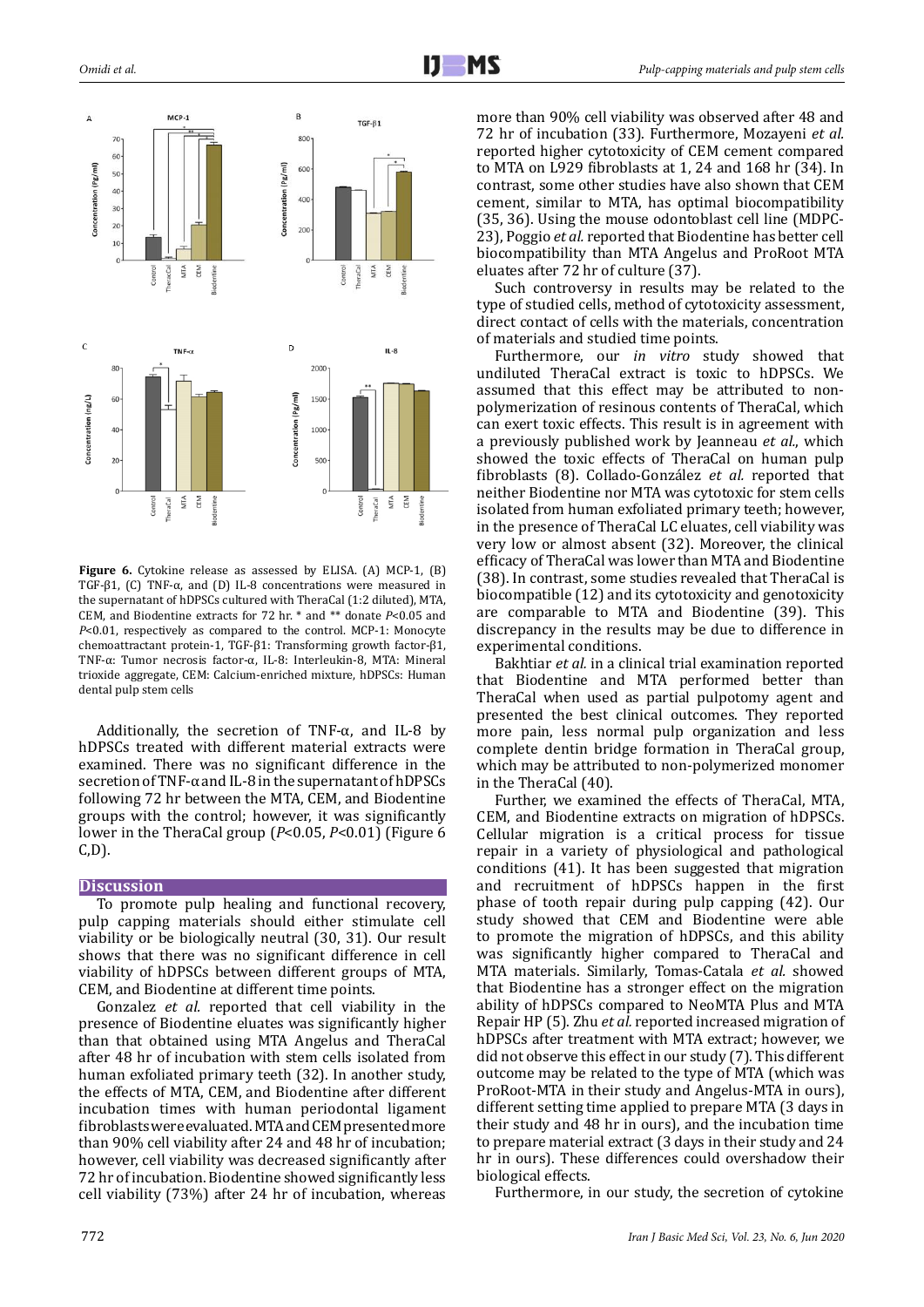MCP-1 was examined. MCP-1 belongs to the CC subfamily of chemokines and exerts its effects by binding to CC chemokine receptor 2 (CCR2) (43). In a study by Hayashi *et al*., the role of MCP-1 as a potent trophic factor for dental pulp repair was examined. It was revealed that increased release of MCP-1 by SP of cells from dental pulp was associated with increased cell migration and angiogenesis leading to higher regenerative potential of dental pulp SP cells. Interestingly, they showed that BrdU-positive migrated cells to the site of regeneration express CCR2 (20). MCP-1 has been recognized as an angiogenic factor (44), which may help pulp repair after VPT. Lue *et al.* showed that Biodentine induces increased mRNA expression of MCP-1 in hDPSCs (45). In accordance with previous reports, our results showed that Biodentine increased secretion of MCP-1 by hDPSCs and this amount was significantly higher compared to TheraCal, MTA, and CEM groups.

Moreover, MCP-1 is one of the key chemokines that regulates migration and infiltration of monocytes/ macrophages, which is a typical feature of inflammation (43). Most of the published studies report that the healing sequence starts with an initial moderate inflammatory process, and now there are evidences that inflammation is a prerequisite for tissue healing as a first step, followed by pulp repair (46, 47). We assumed that Biodentine may induce moderate inflammation via induction of hPSCs to secrete inflammatory mediators leading to pulp repair. Nevertheless, this assumption should be confirmed by *in vivo* experiments.

The other investigated cytokine in our study was TGF-β1. Previous data revealed that growth factors such as TGF family released from the dentin matrix can induce the differentiation of progenitor/stem cells into odontoblast-like cells (48). It was confirmed that, MTA effectively increases dentin repair by inducing hDPSCs to secrete TGF-β1 and bone morphogenetic proteins (BMPs) (4). Zhang *et al.* showed that pulp capping material equipped with TGF-β1 is able to trigger resident stem cells in the pulp to differentiate into odontoblastlike cells and to induce the formation of tertiary dentin (21). In this study, we examined the secretion of TGF- $\beta$ 1 by hDPSCs treated with different material extracts, and Biodentine showed the highest level of TGF-β1 release. In accordance with our findings, Laurent *et al* demonstrated that Biodentine induces release of TGF-β1 from human pulp cells (19). Biodentine by inducing TGF-β1 release can enhance dentin formation and improve outcomes of VPT.

TNF- $\alpha$  is a product of macrophages that populates the inflamed pulp (49). Several studies emphasize the role of TNF- $α$  protein in perpetuating chemotaxis in inflammatory cells and fibroblasts (22, 23). Silva *et al.* reported no significant differences in production of TNF- $\alpha$  amongst MTA, Biodentine and the negative control, which was in accordance with our results (50). In contrast, El Karim *et al.* reported decreased release of TNF- $\alpha$  by odontoblast-like cells following Biodentine treatment (51). This discrepancy may be due to the used method and the type of cells, which were different from our study. IL-8, known as CXCL8 (C-X-C motif chemokine ligand 8), is another chemokine studied in this experiment. The basic biological effect of IL-8 is attracting and activating neutrophils during

inflammation (24). Our results revealed that MTA, CEM, and Biodentine do not change the secretion of IL-8 by hDPSCs compared to the control. However, the secretion of TNF-α and IL-8 was significantly decreased in TheraCal group. This may be attributed to the presence of resin in its composition and its lower cytocompatibility (8). It has been reported that up to 50% of methacrylate monomer double bonds remain unreacted in resin polymers (52). The non-polymerized monomers in the composite represent a significant risk when they leach out from the composite and reach dental pulp (53). This indicates that it is impossible to obtain complete polymerization, particularly if the material is applied in a humid environment as in direct pulp capping (38). Similarly, resin components of TheraCal including HEMA, BisGMA, TEGDMA, and UDMA may remain nonpolymerized after contact with pulp tissue, and these are known to be not cytocompatible for pulp cells (54). A previous study revealed that TheraCal conditioned medium  $(0.05 \text{ cm}^2/\text{ml})$  after 24 and 48 hr induced release of IL-8 in cultured fibroblasts and entire tooth cultures (8). This discrepancy in the results may be due to difference in experimental conditions. We used hDPSCs and a much higher concentration of TheraCal and longer incubation time.

#### **Conclusion**

Our results indicate that the pulp capping materials including Angelus MTA, CEM, and Biodentine exhibited less cytotoxic effects on hDPSCs than TheraCal. It seems that CEM and Biodentine are promising alternative materials in clinical situations where accelerated hDPSCs migration is required for dentin repair. Nevertheless, future *in vitro* and *in vivo* studies should be performed to add more information on the behavior of new endodentic materials such as Angelus MTA, CEM, Biodentine, and TheraCAl.

## **Acknowledgment**

This study is supported by a grant (no. 9561) from Shahroud University of Medical Sciences, Shahroud, Iran.

## **Conflicts of Interest**

The authors declare that there are no conflicts of interest.

#### **References**

1. Ghoddusi J, Forghani M, Parisay I. New approaches in vital pulp therapy in permanent teeth. Iran Endod J 2014;9:15-22. 2. Zhang W, Yelick PC. Vital pulp therapy-current progress of dental pulp regeneration and revascularization. Int J Dent 2010;2010:856087.

3. Sun HH, Jin T, Yu Q, Chen FM. Biological approaches toward dental pulp regeneration by tissue engineering. I Tissue Eng Regen Med 2011;5:e1-16.

4. Asgary S, Nazarian H, Khojasteh A, Shokouhinejad N. Gene expression and cytokine release during odontogenic differentiation of human dental pulp stem cells induced by 2 endodontic biomaterials. J Endod 2014;40:387-392.

5. Tomas-Catala CJ, Collado-Gonzalez M, Garcia-Bernal D, Onate-Sanchez RE, Forner L, Llena C*, et al.* Biocompatibility of New Pulp-capping Materials NeoMTA Plus, MTA Repair HP, and Biodentine on Human Dental Pulp Stem Cells. J Endod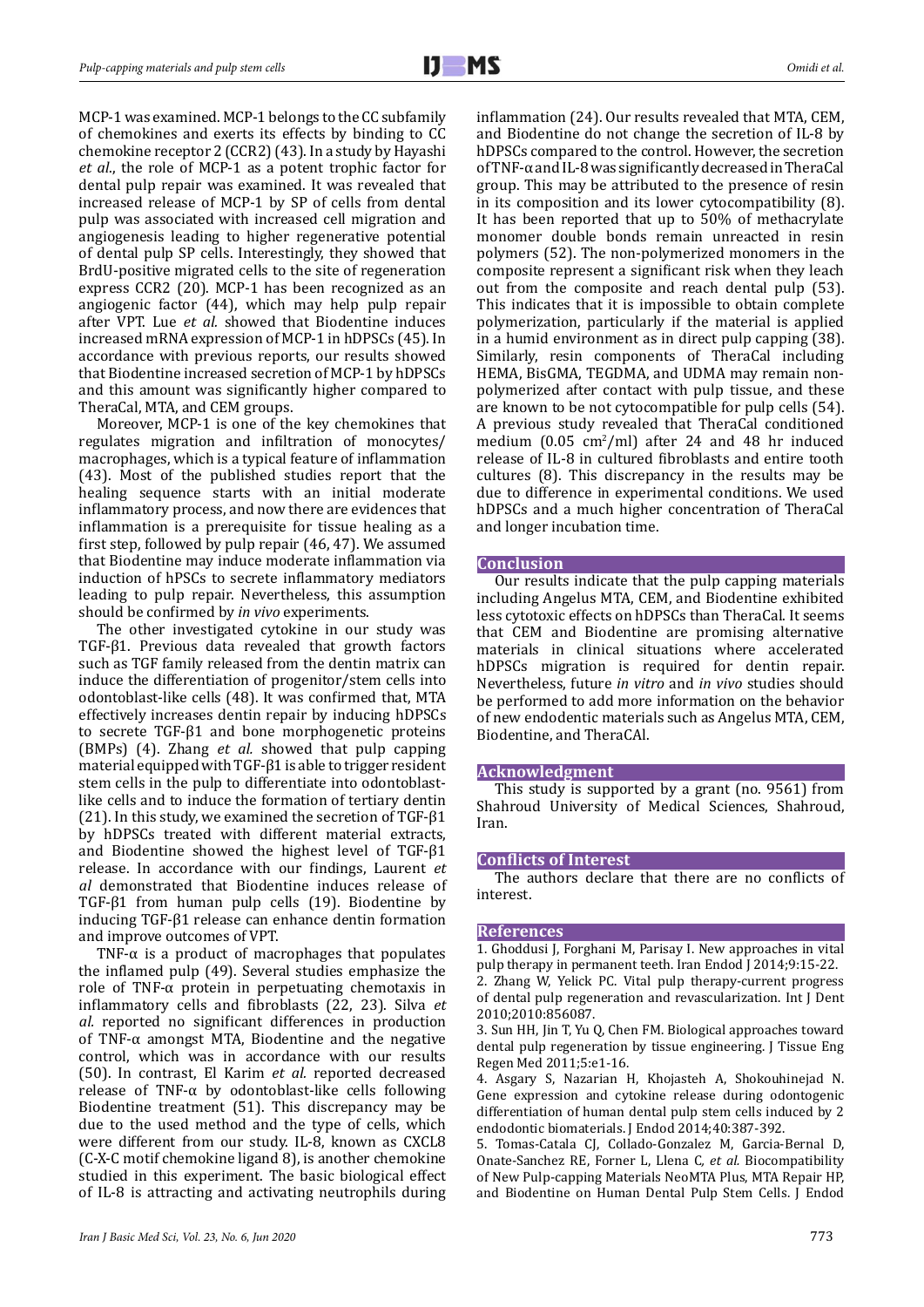2018;44:126-132.

6. Park SJ, Heo SM, Hong SO, Hwang YC, Lee KW, Min KS. Odontogenic effect of a fast-setting pozzolan-based pulp capping material. J Endod 2014;40:1124-1131.

7. Zhu L, Yang J, Zhang J, Peng B. A comparative study of BioAggregate and ProRoot MTA on adhesion, migration, and attachment of human dental pulp cells. J Endod 2014;40:1118- 1123.

8. Jeanneau C, Laurent P, Rombouts C, Giraud T, About I. Light-cured Tricalcium Silicate Toxicity to the Dental Pulp. J Endod 2017;43:2074-2080.

9. Dawood AE, Parashos P, Wong RHK, Reynolds EC, Manton DJ. Calcium silicate-based cements: composition, properties, and clinical applications. J Investig Clin Dent 2017;8.

10. Asgary S, Ahmadyar M. Vital pulp therapy using calciumenriched mixture: An evidence-based review. J Conserv Dent 2013;16:92-98.

11. Malkondu O, Karapinar Kazandag M, Kazazoglu E. A review on biodentine, a contemporary dentine replacement and repair material. Biomed Res Int 2014;2014:160951.

12. Buonavoglia A, Lauritano D, Perrone D, Ardito F, Troiano G, Dioguardi M*, et al.* Evaluation of chemical-physical properties and cytocompatibility of TheraCal LC. J Biol Regul Homeost Agents 2017;31:1-9.

13. Gandolfi MG, Siboni F, Prati C. Chemical-physical properties of TheraCal, a novel light-curable MTA-like material for pulp capping. Int Endod J 2012;45:571-579.

14. Torabinejad M, Parirokh M, Dummer PMH. Mineral trioxide aggregate and other bioactive endodontic cements: an updated overview - part II: other clinical applications and complications. Int Endod J 2018;51:284-317.

15. Zarrabi MH, Javidi M, Jafarian AH, Joushan B. Histologic assessment of human pulp response to capping with mineral trioxide aggregate and a novel endodontic cement. J Endod 2010;36:1778-1781.

16. Omidi S, Bagheri M, Fazli M, Ahmadiankia N. Effects of two calcium silicate cements on transforming growth factor-β1 secretion from human ental pulp stem cells. Iran Endod J 2018;13:522-527.

17. Raghavendra SS, Jadhav GR, Gathani KM, Kotadia P. Bioceramics in endodontics - a review. J Istanb Univ Fac Dent 2017;51:S128-s137.

18. Rajasekharan S, Martens LC, Cauwels RG, Verbeeck RM. Biodentine material characteristics and clinical applications: a review of the literature. Eur Arch Paediatr Dent 2014;15:147- 158.

19. Laurent P, Camps J, About I. Biodentine(TM) induces TGFbeta1 release from human pulp cells and early dental pulp mineralization. Int Endod J 2012;45:439-448.

20. Hayashi Y, Murakami M, Kawamura R, Ishizaka R, Fukuta O, Nakashima M. CXCL14 and MCP1 are potent trophic factors associated with cell migration and angiogenesis leading to higher regenerative potential of dental pulp side population cells. Stem Cell Res Ther 2015;6:111-130.

21. Zhang W, Walboomers XF, Jansen JA. The formation of tertiary dentin after pulp capping with a calcium phosphate cement, loaded with PLGA microparticles containing TGFbeta1. J Biomed Mater Res A 2008;85:439-444.

22. Birkedal-Hansen H. Role of cytokines and inflammatory mediators in tissue destruction. J Periodontal Res 1993;28:500- 510.

23. Goetze S, Xi XP, Kawano Y, Kawano H, Fleck E, Hsueh WA*, et al.* TNF-alpha-induced migration of vascular smooth muscle cells is MAPK dependent. Hypertension 1999;33:183-189.

24. Long X, Ye Y, Zhang L, Liu P, Yu W, Wei F*, et al.* IL-8, a novel messenger to cross-link inflammation and tumor EMT via autocrine and paracrine pathways (Review). Int J Oncol 2016;48:5-12.

25. Suh B, Yin R, Cannon M, Martin DE. Polymerizable dental pulp healing, capping, and lining material and method for use. Google Patents; 2008.

26. Torabinejad M, White DJ. Tooth filling material and method of use. Google Patents; 1998.

27. Mozayeni MA, Milani AS, Marvasti LA, Asgary SJAEJ. Cytotoxicity of calcium enriched mixture cement compared with mineral trioxide aggregate and intermediate restorative material. 2012;38:70-75.

28. Tomás-Catalá CJ, Collado-González M, García-Bernal D, Oñate-Sánchez RE, Forner L, Llena C*, et al.* Biocompatibility of new pulp-capping materials NeoMTA plus, MTA repair HP, and biodentine on human dental pulp stem cells. 2018;44:126- 132.

29. Bagheri M, Fazli M, Saeednia S, Kor A, Ahmadiankia N. Pomegranate peel extract inhibits expression of beta-catenin, epithelial mesenchymal transition, and metastasis in triple negative breast cancer cells. Cell Mol Biol (Noisy-le-grand) 2018;64:86-91.

30. Modena KC, Casas-Apayco LC, Atta MT, Costa CA, Hebling J, Sipert CR*, et al.* Cytotoxicity and biocompatibility of direct and indirect pulp capping materials. J Appl Oral Sci 2009;17:544-554.

31. Qureshi A, E S, Nandakumar, Pratapkumar, Sambashivarao. Recent advances in pulp capping materials: an overview. J Clin Diagn Res 2014;8:316-321.

32. Collado-Gonzalez M, Garcia-Bernal D, Onate-Sanchez RE, Ortolani-Seltenerich PS, Alvarez-Muro T, Lozano A*, et al.* Cytotoxicity and bioactivity of various pulpotomy materials on stem cells from human exfoliated primary teeth. Int Endod J 2017;50 Suppl 2:e19-e30.

33. Kucukkaya S, Gorduysus MO, Zeybek ND, Muftuoglu SF. *In vitro* cytotoxicity of calcium silicate-based endodontic cement as root-end filling materials. Scientifica (Cairo) 2016;2016:9203932.

34. Mozayeni MA, Milani AS, Marvasti LA, Asgary S. Cytotoxicity of calcium enriched mixture cement compared with mineral trioxide aggregate and intermediate restorative material. Aust Endod J 2012;38:70-75.

35. Jaberiansari Z, Naderi S, Tabatabaei FS. Cytotoxic effects of various mineral trioxide aggregate formulations, calciumenriched mixture and a new cement on human pulp stem cells. Iran Endod J 2014;9:271-276.

36. Torshabi M, Amid R, Kadkhodazadeh M, Shahrbabaki SE, Tabatabaei FS. Cytotoxicity of two available mineral trioxide aggregate cements and a new formulation on human gingival fibroblasts. J Conserv Dent 2016;19:522-526.

37. Poggio C, Ceci M, Dagna A, Beltrami R, Colombo M, Chiesa M. *In vitro* cytotoxicity evaluation of different pulp capping materials: a comparative study. Arh Hig Rada Toksikol 2015;66:181-188.

38. Bakhtiar H, Nekoofar MH, Aminishakib P, Abedi F, Naghi Moosavi F, Esnaashari E*, et al.* Human pulp responses to partial pulpotomy treatment with TheraCal as compared with biodentine and ProRoot MTA: A Clinical Trial. J Endod 2017;43:1786-1791.

39. Zakerzadeh A, Esnaashari E, Dadfar S. *In vitro* comparison of cytotoxicity and genotoxicity of three vital pulp capping materials. Iran Endod J 2017;12:419-425.

40. Abdulkhaleq LA, Assi MA, Abdullah R, Zamri-Saad M, Taufiq-Yap YH, Hezmee MNM. The crucial roles of inflammatory mediators in inflammation: A review. Vet World 2018;11:627- 635.

41. Li L, He Y, Zhao M, Jiang J. Collective cell migration: Implications for wound healing and cancer invasion. Burns Trauma 2013;1:21-26.